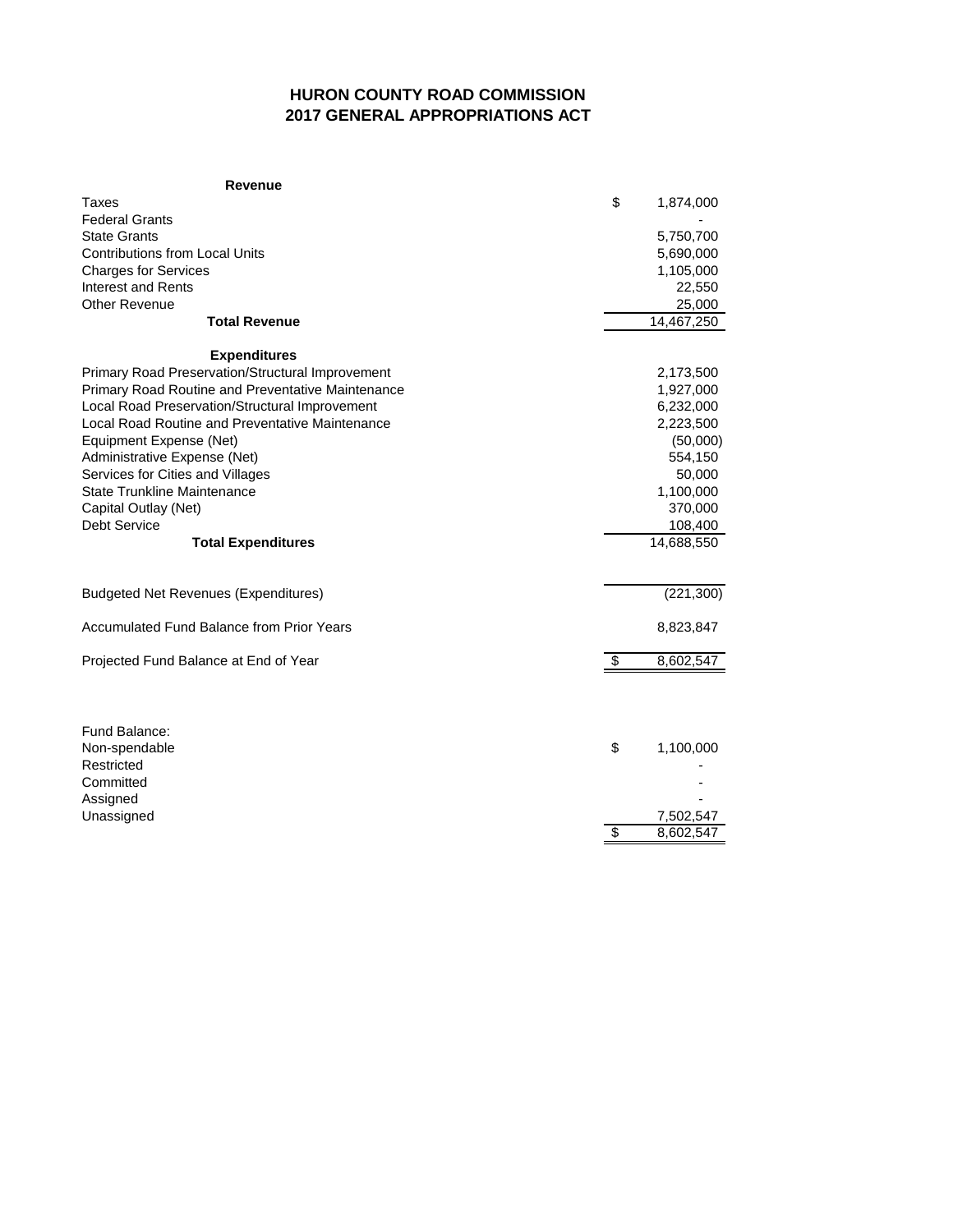This page left blank.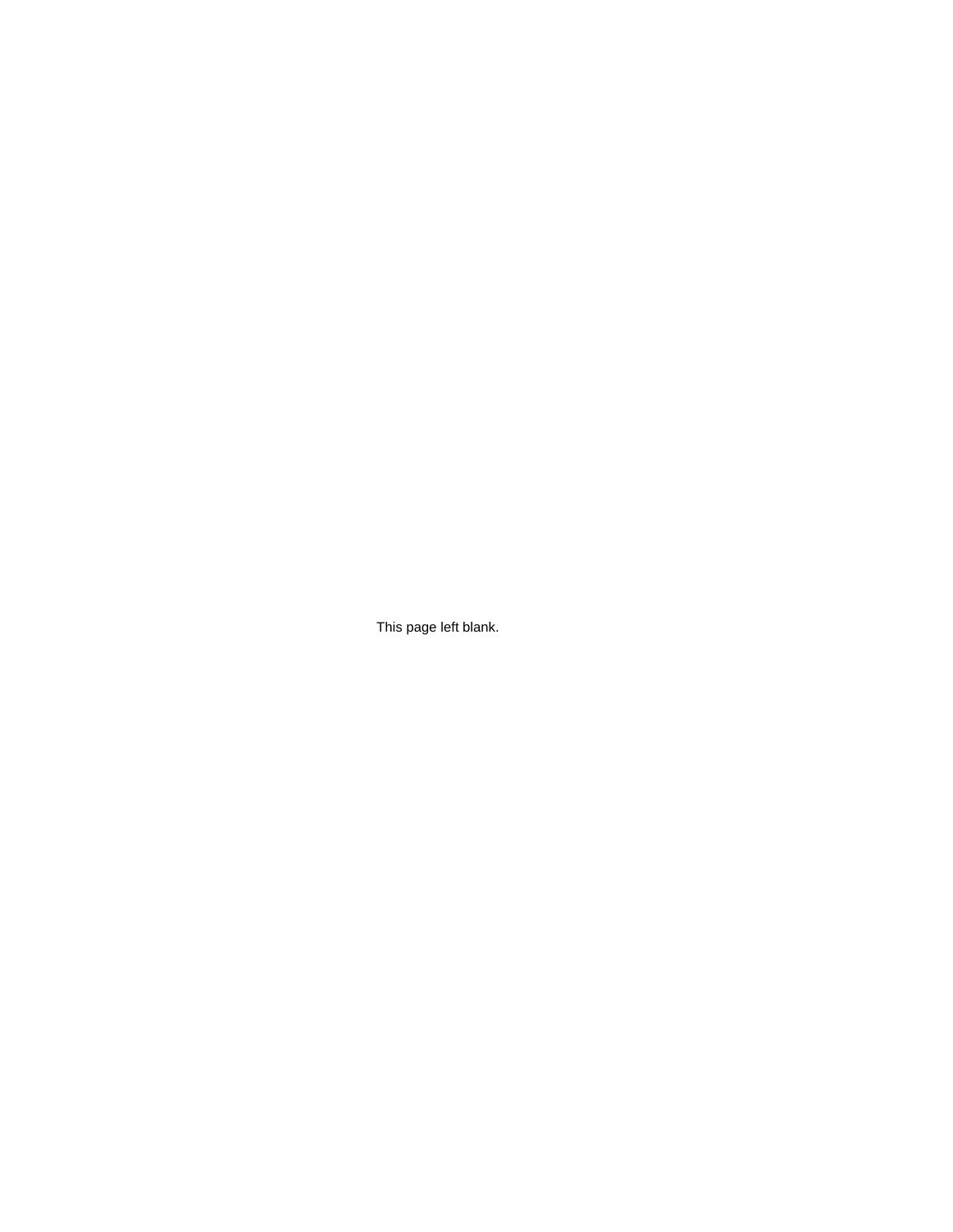### **HURON COUNTY ROAD COMMISSION PROPOSED 2017**

| Revenue                                  |                 |
|------------------------------------------|-----------------|
| <b>County Millage</b>                    | \$<br>1,874,000 |
| <b>Federal Grants</b>                    |                 |
| Federal Aid - STP                        |                 |
| Federal Aid - TEDF Category D            |                 |
| Federal Aid - Critical Bridge            |                 |
| Federal Aid - Stimulus                   |                 |
| Federal Aid - Safety                     |                 |
| Federal Grants Sub-total                 |                 |
| <b>State Grants</b>                      |                 |
| Michigan Transportation Fund             |                 |
| Engineering                              | 10,000          |
| Primary                                  | 3,038,000       |
| Local                                    | 2,694,700       |
| <b>Snow Removal</b>                      | 8,000           |
| <b>MTF Sub-total</b>                     | 5,750,700       |
| <b>State General Fund Distribution</b>   |                 |
| State Aid - Critical Bridge              |                 |
| State Aid - Category A                   |                 |
| State Aid - TEDF Category D              |                 |
| <b>State Grants Sub-total</b>            | 5,750,700       |
| <b>Contributions from Local Units</b>    |                 |
| <b>Township Contributions</b>            | 5,640,000       |
| <b>Other Contributions</b>               | 50,000          |
| Contributions from Local Units Sub-total | 5,690,000       |
| <b>Charges for Services</b>              |                 |
| <b>State Trunkline Maintenance</b>       | 1,100,000       |
| <b>State Trunkline Non-Maintenance</b>   |                 |
| Salvage Sales                            | 5,000           |
| <b>Charges for Services Sub-total</b>    | 1,105,000       |
| <b>Interest and Rents</b>                |                 |
| <b>Interest and Dividends</b>            | 14,000          |
| <b>Property Rent</b>                     | 8,550           |
| Interest and Rents Sub-total             | 22,550          |
| <b>Other Revenues</b>                    |                 |
| Gain/Loss on Equipment                   |                 |
| Gain/Loss on Road Materials              | 25,000          |
| <b>Other Revenues Sub-total</b>          | 25,000          |
|                                          |                 |
| <b>Total Revenue</b>                     | 14,467,250      |